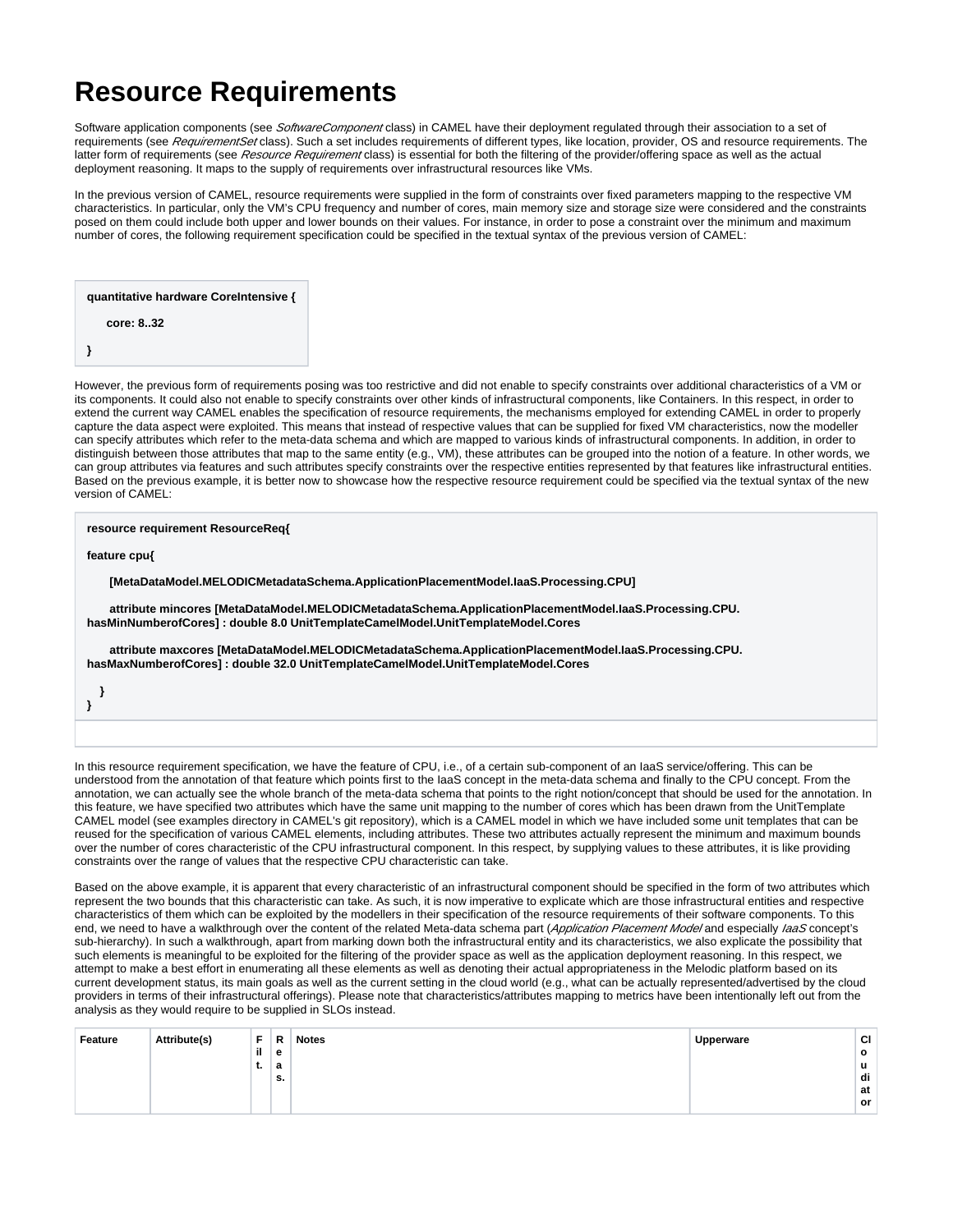|                                                     | hasMinNumberofC<br>ores,<br>hasMaxNumberof<br>Cores       |                           |                           | Need to have sth like total number of cores to potentially use in opt. objectives. But<br>logically speaking, should be involved in the CP model.                                                   | SUPPORTED (used in resource<br>requirements and then to filter<br>the Node Candidates)               |  |
|-----------------------------------------------------|-----------------------------------------------------------|---------------------------|---------------------------|-----------------------------------------------------------------------------------------------------------------------------------------------------------------------------------------------------|------------------------------------------------------------------------------------------------------|--|
| <b>CPU</b>                                          | hasFrequency                                              |                           |                           | Better to have max and min attributes for the filtering                                                                                                                                             |                                                                                                      |  |
|                                                     | hasMFLOPs,<br>hasMIPs                                     | $\tilde{}$                | $\ddot{\phantom{1}}$      | Need to get this from manufacturer of CPU. This is not provided by the cloud<br>provider normally.                                                                                                  |                                                                                                      |  |
|                                                     | hasManufacturer*                                          | $\blacksquare$            |                           | Questionable if every cloud provider literally provides this for every offering, if not<br>at all. Further, not sure whether this will be exploited by users, esp. for public<br>clouds.            |                                                                                                      |  |
|                                                     |                                                           |                           |                           | Not the attribute, but the feature itself (CPU) is used to indicate the type of the<br>variable.                                                                                                    | SUPPORTED (type of the<br>Constraint Problem Variable -<br>CORES used in the reasoning<br>process)   |  |
| RAM.<br>TotalMemory                                 | totalMemoryHasMi<br>n,<br>totalMemoryHasM<br>ax           |                           | $\sim$                    | Same as in number of cores.                                                                                                                                                                         | SUPPORTED (used in resource<br>requirements and then to filter<br>the Node Candidates)               |  |
|                                                     | totaMemoryHasUnit                                         |                           | ٠                         | Not needed as the unit is provided in the attribute specification in CAMEL                                                                                                                          |                                                                                                      |  |
| <b>RAM</b>                                          | RAMhasManufactu<br>$rer^*$                                |                           |                           | Same as in case of CPU                                                                                                                                                                              |                                                                                                      |  |
|                                                     |                                                           |                           |                           | Not the attribute, but the feature itself (RAM) is used to indicate the type of the<br>variable.                                                                                                    | SUPPORTED (type of the<br>Constraint Problem Variable -<br>RAM used in the reasoning<br>process)     |  |
|                                                     | hasMemoryBandwi<br>dth                                    | $\tilde{\phantom{a}}$     | $\overline{\phantom{a}}$  | Questionnable if a provider advertises this. Should get GPU's model name and<br>then search manufacture's site for this.                                                                            |                                                                                                      |  |
|                                                     | hasWarpSize                                               | $\blacksquare$            |                           | Not clear if this is advertised by manufacturers                                                                                                                                                    |                                                                                                      |  |
|                                                     | <b>GPUhasMFLOPs</b>                                       | $\widetilde{\phantom{m}}$ | $\tilde{}$                | Same as in CPU. Need to get this from manufacturer                                                                                                                                                  |                                                                                                      |  |
|                                                     | hasMaxConcurrent<br>WorkGroups                            | $\blacksquare$            |                           | Not clear if this is advertised by manufacturers                                                                                                                                                    |                                                                                                      |  |
|                                                     | hasClockSpeed                                             | $\tilde{\phantom{a}}$     |                           | Could be used for filtering but not usually supplied by the cloud provider. Further,<br>we need min and max values here.                                                                            |                                                                                                      |  |
|                                                     | GPUhasManufactu<br>rer*                                   | $\blacksquare$            |                           | Same as in case of CPU                                                                                                                                                                              |                                                                                                      |  |
|                                                     | hasPEperCUs                                               | $\blacksquare$            | ÷,                        | Not clear if this is advertised by manufacturers                                                                                                                                                    |                                                                                                      |  |
| GPU                                                 | GPUhasMaxNumb<br>erofCores.<br>GPUhasMinNumb<br>erofCores |                           | $\widetilde{\phantom{m}}$ | Same as in case of CPU                                                                                                                                                                              |                                                                                                      |  |
| Processing                                          | hasPowerConsum<br>ption                                   | $\sim$                    | $\sim$                    | This is valid for all processing elements. However, not clear whether this is<br>advertised by cloud providers. Need to be obtained from manufacturer. More<br>meaningful though for private clouds |                                                                                                      |  |
| Storage                                             | hasSolidStateDrive                                        |                           |                           | Logically speaking, most cloud providers indicate this                                                                                                                                              |                                                                                                      |  |
|                                                     | hasWriteThroughp<br>ut,<br>hasReadThroughp<br>ut          | $\widetilde{\phantom{m}}$ |                           | Not clear if this is advertised by cloud provider                                                                                                                                                   |                                                                                                      |  |
|                                                     | isPersistent                                              |                           |                           | Logically, this is indicated by a cloud provider. Question is if there is a way to<br>retrieve this automatically, possibly from the type of the storage.                                           |                                                                                                      |  |
|                                                     |                                                           |                           |                           | Not the attribute, but the feature itself (Storage) is used to indicate the type of the<br>variable.                                                                                                | SUPPORTED (type of the<br>Constraint Problem Variable -<br>STORAGE used in the<br>reasoning process) |  |
|                                                     | hasMin, hasMax                                            |                           | $\overline{ }$            | Questionnable if we need to have an optimisation objective on this. But it should<br>participate in the CP model.                                                                                   | SUPPORTED (used in resource<br>requirements and then to filter<br>the Node Candidates)               |  |
| Storage.<br>Capacity                                | hasUnit                                                   | $\blacksquare$            |                           | This is specified in the attribute specification in CAMEL                                                                                                                                           |                                                                                                      |  |
| On-Instance<br>Storage, Off-<br>Instance<br>Storage |                                                           | $\overline{ }$            |                           | Better to have here a storageType attribute in Storage class which could map to<br>these classes or to their sub-classes                                                                            |                                                                                                      |  |
| Network                                             | hasBandwidth                                              |                           |                           | Can be included also in the CP model but not clear if it can participate in<br>optimisation objective. Possibly also we need min and max attributes for it                                          |                                                                                                      |  |